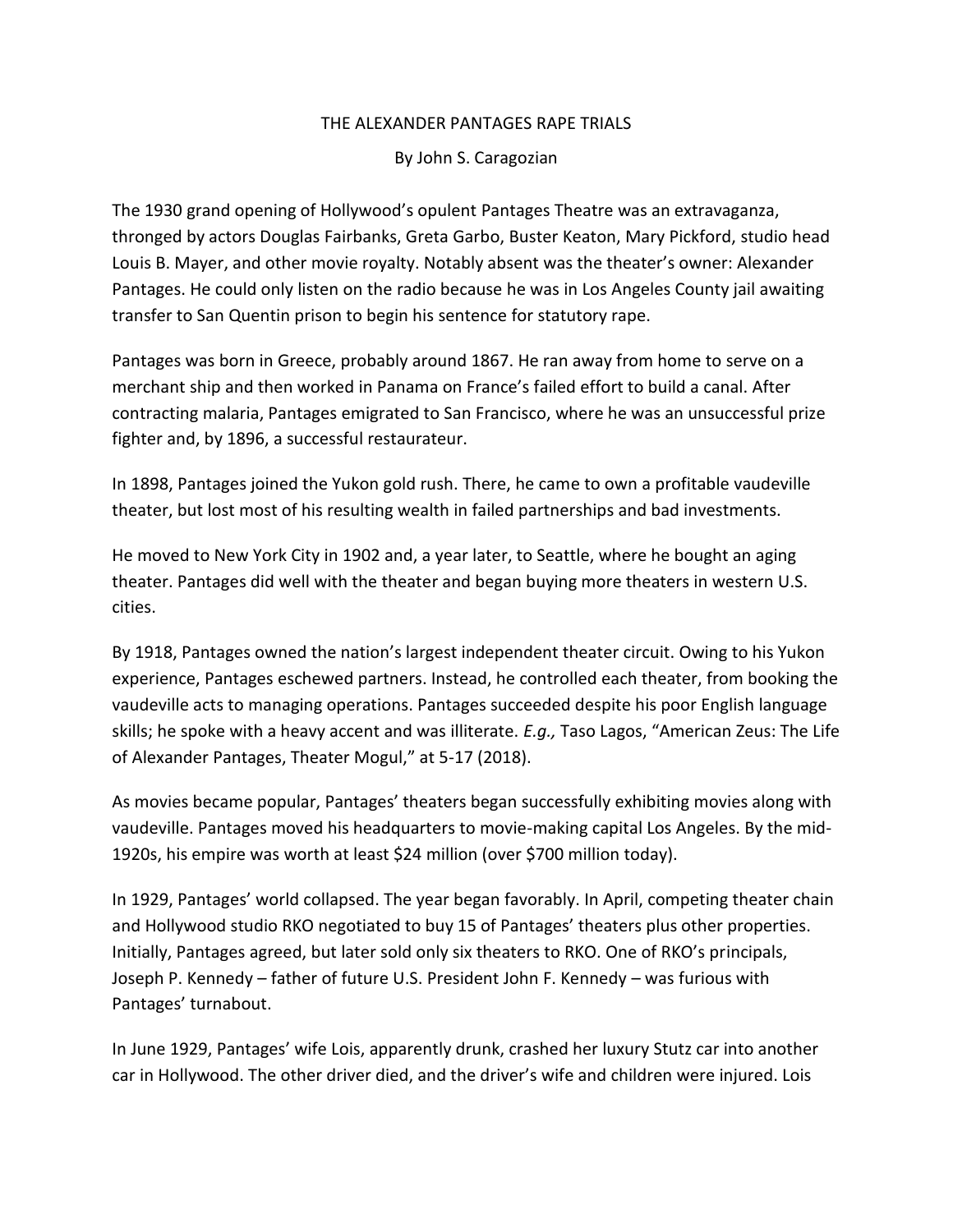Pantages was convicted of manslaughter. She avoided prison, but paid \$78,500 (almost \$2.3 million today) in a civil settlement. Lagos, *supra*, at 127.

Finally, in August 1929, Eunice Pringle, a 17-year-old dancer, visited Pantages in his office at 7th and Hill Streets in downtown L.A. What happened next was disputed in courtrooms and the media for years.

Pringle told police that she offered to audition her act for Pantages, he invited her into his private office, and he forcibly raped her. Pantages told an opposite story; he said that Pringle had repeatedly badgered him for an audition, entered his office without an appointment, ripped her own clothes, and ran outside screaming that she had been attacked.

The police arrested Pantages. The press, especially Hearst newspapers, vilified Pantages both for the alleged rape of an innocent girl and for being an immigrant. The xenophobic attacks ridiculed Pantages's poor English and referred to him as "foreign gloatedness." *See, e.g.*, Megan Wagner, "Spectacular Los Angeles Trials," Los Angeles Lawyer, 68, 74 (Mar. 2003); Marvin Wolf & Katherine Mader, "Fallen Angels: Chronicles of L.A. Crime and Mystery," 102 (1986).

Before trial, legal events took a bizarre turn. In September 1929, two half-sisters were arrested for witness tampering. The sisters, aged 25 and 19, had recently moved into the same Hollywood rooming house where Pringle's agent and dance partner, 40-year-old Nick Danaev, then lived. The sisters repeatedly invited Danaev and the landlady to their room to drink absinthe. After Danaev and the landlady declined, someone slipped a note under Danaev's door. The note, handwritten on the back of an old letter to one of the sisters, suggested that Danaev would receive a \$25,000 payment for testifying "that the Pringle girl bruised herself."

Danaev turned over the note to the District Attorney. As the sisters were being arrested, one threatened the landlady with a knife, and one hurled the absinthe bottle out a window. The sisters denied writing the note, and the District Attorney ended up trying them only for a Prohibition violation. The sisters were convicted and fined \$75 apiece.

Pantages's statutory rape trial in the L.A. Superior Court began on October 1, 1929. Pringle and Pantages each testified. The defense also tried to introduce evidence of Pringle's prior "unchaste" behavior, but the trial judge refused to admit it. The District Attorney argued in his closing that Pantages had "destroyed [Pringle's] virginity."

The jury deliberated for 50 hours and found Pantages guilty. The court sentenced him to prison for up to 50 years. The defense repeatedly requested post-trial bail due to Pantages's poor health, but the court refused all requests.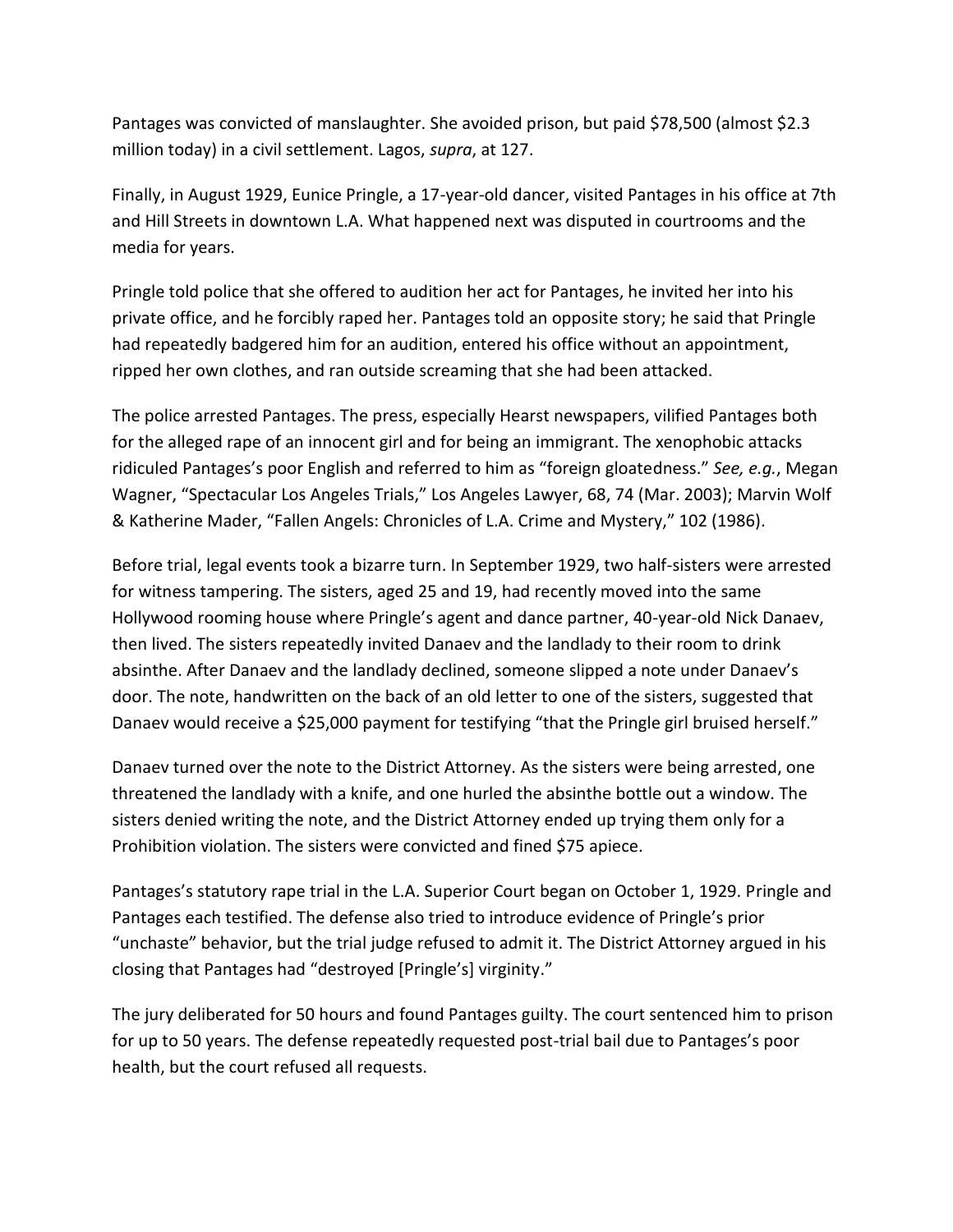Pantages appealed. An immediate issue was bail. On June 6, 1930, the California Supreme Court, exercising original jurisdiction over a bail application, noted that Pantages' underlying substantive appeal "is not frivolous…, but presents important and debatable questions…." The Court also found the "overwhelming weight of the [medical] evidence" was that Pantages' "life is in danger." The Supreme Court set bail at \$100,000, and Pantages was released. *See* In re Pantages, 209 Cal. 535, 536-39.

Next, the District Court of Appeal heard Pantages' substantive appeal. The court ruled in Pantages' favor and ordered a new trial. *People v. Pantages*, 292 P. 500 (1930). The District Attorney sought California Supreme Court review, which was granted.

The Supreme Court ruled that the trial court's reversible errors included the refusal to allow evidence of Pringle's prior lack of chastity. The Supreme Court cited the long-standing rule that a rape victim's prior "unchaste acts" would allow a jury to conclude that the victim was "lacking in virtue" and that such a victim would have been "much more likely to consent [to sexual intercourse] than one whose past reputation was without blemish." (California's 1974 rape shield law reversed this horrific rule. *See* Cal. Evid. Code §§782, 1103(c); Cal. Penal Code §1127d.)

Did this rule ever apply to statutory rape, where consent was irrelevant? The Court answered yes. The rule applied where statutory rape was allegedly committed by force, because the evidence could impeach the victim about the manner of the attack and about whether "the crime [intercourse] was committed at all." Accordingly, the Supreme Court vacated Pantages's conviction and ordered a new trial. *People v. Pantages,* 212 Cal. 237, 259-66 (1931).

At the 1931 retrial, the defense savaged Pringle. For example, the landlady of the "Moonbeam Glen Bungalow Court" testified that Pringle and Danaev previously lived there together as husband and wife, thus undercutting the destroyed-virginity argument. The defense also questioned how Pantages – in his 60s, ill, and lacking a weapon – could have subdued Pringle, who was physically fit and approximately Pantages' size.

This jury acquitted Pantages.

Pantages, however, enjoyed little vindication. His and his wife's legal expenses, the negative publicity, and the Depression forced Pantages to sell his remaining theaters to RKO at a fire-sale price, gutting his finances. Pantages's physical health also declined, and he died in 1936.

The flagship theater in Hollywood has continued to use Pantages' name with successive owners. It hosted the Academy Awards throughout the 1950s and remains a premier venue today.